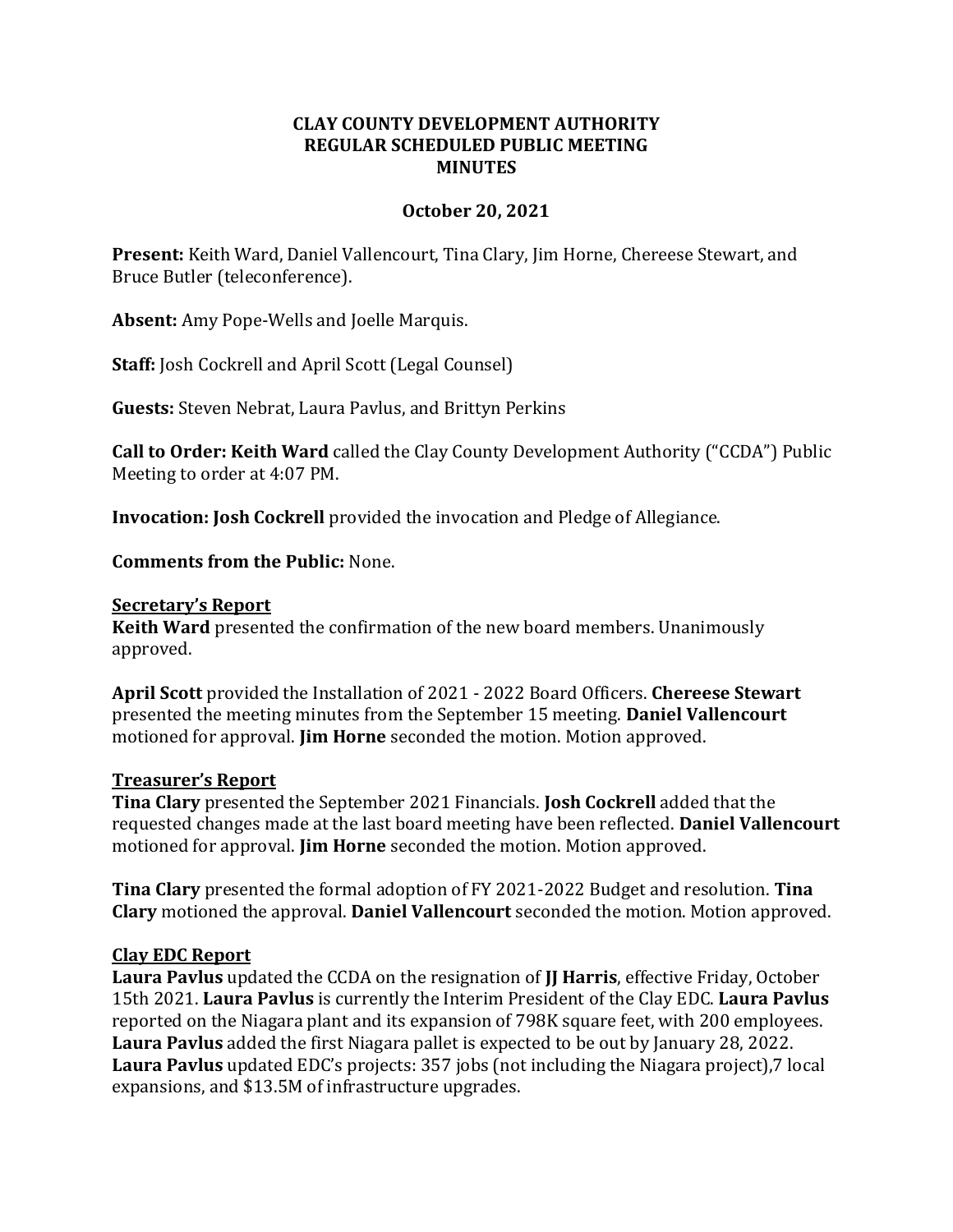# **Executive Director's Report**

**Josh Cockrell** provided an update on the DIG grant and the taskforce grant.

**Josh Cockrell** and **Keith Ward** met with the County to discuss zoning for the College Drive properties. **Josh Cockrell** and **Keith Ward** discussed ways to increase revenue and possibly get assistance from the state.

**Jim Horne** suggested the CCDA needs to strategically decide where they want to go, then create projects which align with that vision. **Jim Horne** suggested creating a dedicated source to offset risks and possibly allow the CCDA to finance projects. **Jim Horne** added an issue with this: How to create a money stream to build bigger projects without duplication or overstepping the private sectors. **Keith Ward** and **Daniel Vallencourt** agreed discussing several options in investing in more land, clearing debt where growth is needed in the county. **Jim Horne** added that the CCDA shouldn't have an advantage and ensure an equal playing field for both the community and private sector. **Chereese Stewart** added if the CCDA is going to invest in more properties, then the CCDA needs to strategically plan where the next several investments will be.

# **Chair's Report**

**Keith Ward** presented the demolition quotes from JIMCO and Connor Construction. **Daniel Vallencourt** mentioned the demolition prices being similar. **Chereese Stewart** asked if one company could start sooner than the other. **Keith Ward** reported both companies are available to start right away. **Keith Ward** suggested only taking down pine trees required to be taken down. **Keith Ward** mentioned the new owner could take down more trees if they wish. **Jim Horne** motioned for approval for JIMCO. **Daniel Vallencourt** seconds the motion. Motion approved.

# **Old/New Business**

**Chereese Stewart** presented an update on rezoning and PUD. She discussed the downside to PUD providing stipulations on projects. **Chereese Stewart** suggested BB2, which is a community business district. **Chereese Stewart** explained this would allow flexibility and change, if needed. **Josh Cockrell** suggested the CCDA should go with BB2 since it includes everything from BB1, as well as BA, BB1, and BB2. **Josh Cockrell** added he could do the rezoning and have applications submitted to the County by next week. **Keith Ward** requested a motion to authorize staff to start rezoning to BB2. **Tina Clary** motioned for approval. **Daniel Vallencourt** seconded the approval. Motion approved.

**Steven Nebrat** reported on the College Drive properties with one party already interested. **Steven Nebrat** explained the party requested the property to be rezoned and cleared. **Steven Nebrat** suggested not doing the entire entitlement to flip it, but wait until the second property to be fully entitled. **Josh Cockrell** added the CCDA is at \$244K/acre for the properties. **Daniel Vallencourt** proposed making a deal with the proposed buyer. **Steven Nebrat** suggested \$310K-330K/acre. **Keith Ward** questioned if \$340K-350K would be in line with the property value? **Steven Nebrat** answered that the CCDA can attempt to sell at that price. **Daniel Vallencourt** suggested **Steven Nebrat** negotiate with the potential buyer and have **Steven Nebrat** present it to the Board.